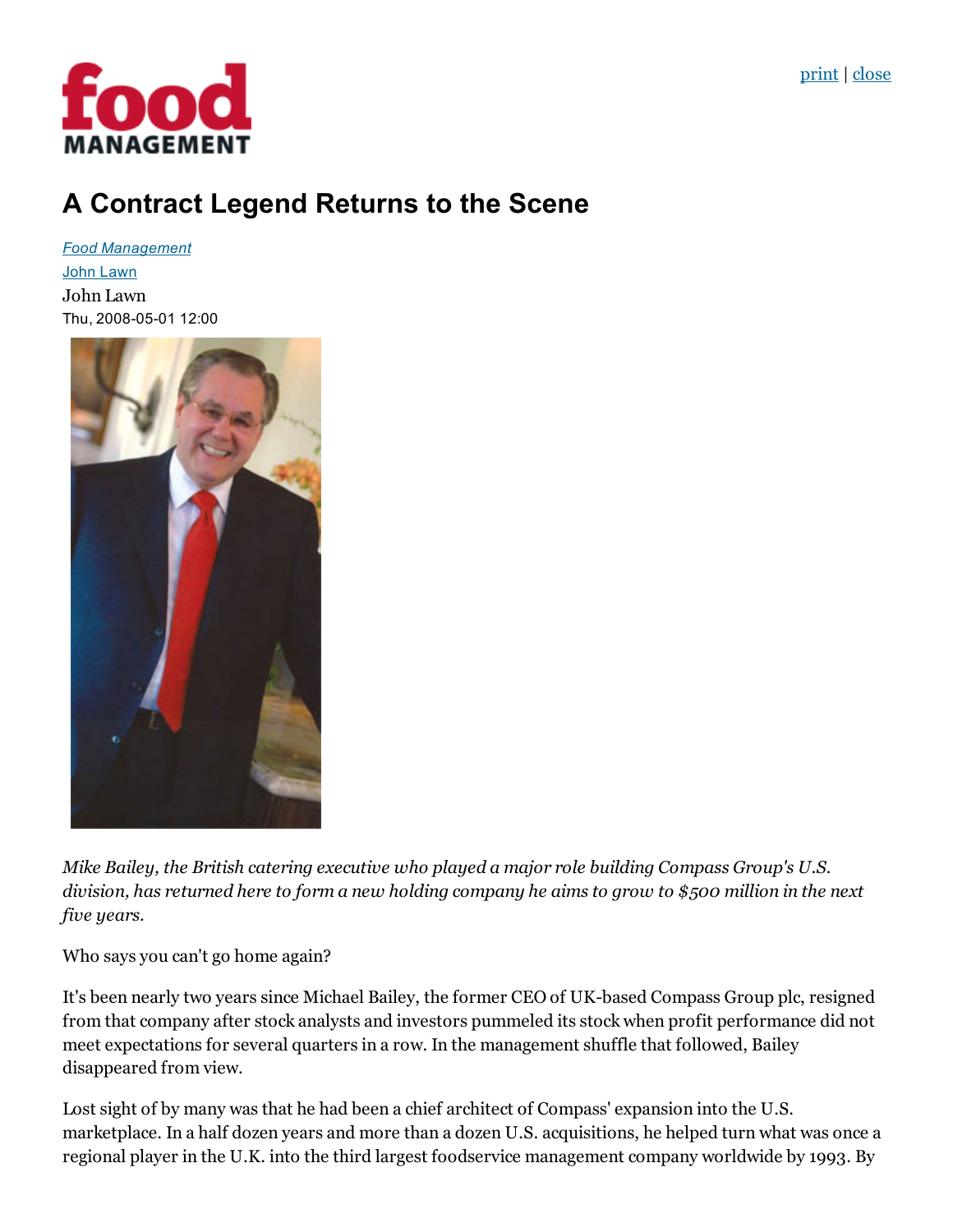2005 Compass had vaulted into the number one position.

Bailey has a long history as a business builder who began his career on the bottom rung. At 16, he started as a "commis" (apprentice) chef attending culinary school, eventually landing a position with Peter Merchant, Ltd. at its Ford account. Peter Merchant merged with John Gardner to become a division of Trusthouse Forte plc. Meanwhile, Bailey moved up the ladder, transferring to New York in 1984 to manage Trusthouse Forte Foodservices, Inc., growing the business from \$40 million to about \$250 million before returning to the U.K. to run the parent company in 1990. Eventually, Gardner Merchant was acquired by Sodexo.

In retrospect, Bailey recalls that the years in the U.S. left him "Americanized," and he returned to this country, joining Compass Group, then looking to expand, in a business development position. In 1994 he was instrumental in helping the U.K. firm acquire the U.S.-based Canteen Corp., the basis on which Compass built its U.S. managed service empire over the next decade.

Bailey remained under the radar until last month, when he announced the formation, with San Franciscobased Gryphon Investors, of a new foodservice holding company — TrustHouse Services Group — and the acquisition of three regional U.S. management companies. At the same time, he has relocated from his home in Switzerland to new offices in Charlotte, NC.

FM conducted this exclusive interview with Bailey to learn more about his new business venture and its longer-term objectives.

## What brings you back to the U.S., and what is the goal you have in starting the new company?

BAILEY: "After I retired, Itook a year off and lived in Switzerland. I purposefully did nothing for a time, but got bored. The question was: if you want to do something, where do you go to do it? The answer was clearly here, in the U.S..

"We are looking to build a stand-alone company to fill a spot in the middle market. TrustHouse Services Group will have a federation-type structure and will be positioned against healthcare, primarily senior dining, and education. B&I and vending are still good businesses, but we think they are not the place to be right now.

"We look at the graying of America and want to establish ourselves in long term care where there will be good growth over time. Food is the focal point of the day and it is a matter of giving the customers what they want, not what you want. There are very regional tastes and that plays well to our regional approach.

"Education also has growth opportunities. Our largest account is about \$5 million, in higher education. We do a fair bit of K12 business in the companies we've acquired. These are not massive districts, but small districts that run efficiently and offer good quality food in a local environment. We will be looking for other opportunities in that same vein, where we can add value. Private schools also offer opportunity for a quality regional company. They are not just looking for good food at a good price, but also for management responsiveness, which we can offer."

## What can you tell us about your acquisitions?

BAILEY: "Aladdin Food Management Services (Wheeling WV), Fitz Vogt & Associates (Walpole, NH) and Ameriserve Food Service Management (Columbia, MO) primarily serve healthcare and education.

"Fitz Vogt is a terrific business. It was started by Carl Fitz 31 years ago and has a great reputation in its